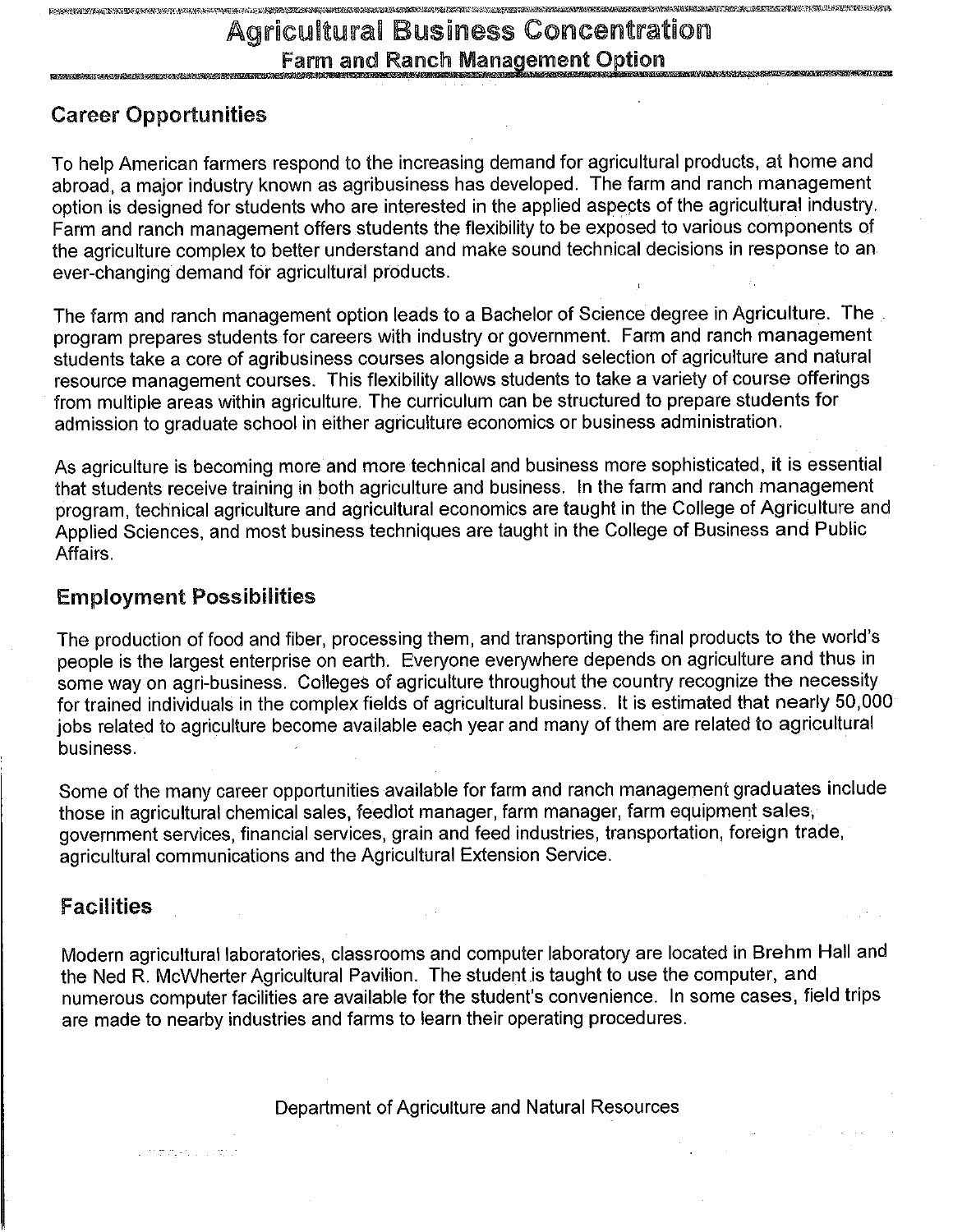# The University of Tennessee at Martin Department of Agriculture, Geosciences, and Natural Resources Bachelor of Science in Agriculture AGRICULTURAL BUSINESS CONCENTRATION FARM & RANCH MANAGEMENT OPTION

(Major code 1126) (Catalog 2012-13)

Program Description: [www.utm.edu/majors](http://www.utm.edu/majors)

# Agriculture Fine Arts – 3 hrs

Requirement

• Choose 1 course from ART 110, ARTH 210, 211; DANC 110, MUS 111, 112; THEA 110, 111 (3 hrs)

# Biological & Physical Sciences – 8 hrs

Requirement

- CHEM 111 or 121 (4 hrs) (Prerequisite to SOIL 210)
- Choose 4 hours from ASTR 201, 202; BIOL 110 or 140, 120 or 130; CHEM 111, 112, 121, 122; GEOL 110, 120; PHYS 101, 102, 211, 212, 220, 221; ZOOL 200, 201, 251

## University Wide Communication – 9 hrs

Students who place in ENGL 100, will use ENGL 110 instead of ENGL 111 in the ENGL sequence.

Requirement

- ENGL 111 (3 hrs) (Min C grade)
- ENGL 112 (3 hrs) (Min C grade)
- COMM 230 (3 hrs)

#### University Wide Humanities – 9 hrs

Requirement

• Choose 3 courses from ENGL 250, 251, 260, 261, 270, 271; FREN 250; GERM 250; HIST 121, 122, 201, 202; JAPN 250; PHIL 110, 120, 130, 160; SPAN 250 (9 hrs)

#### Ag Business Mathematics – 3 hrs

Requirement

• MATH 140, 160, 185, or 251

#### Ag Business Social Dynamics – 6 hrs

Requirement

- ECON 201 (3 hrs)
- ECON 202 (3 hrs)